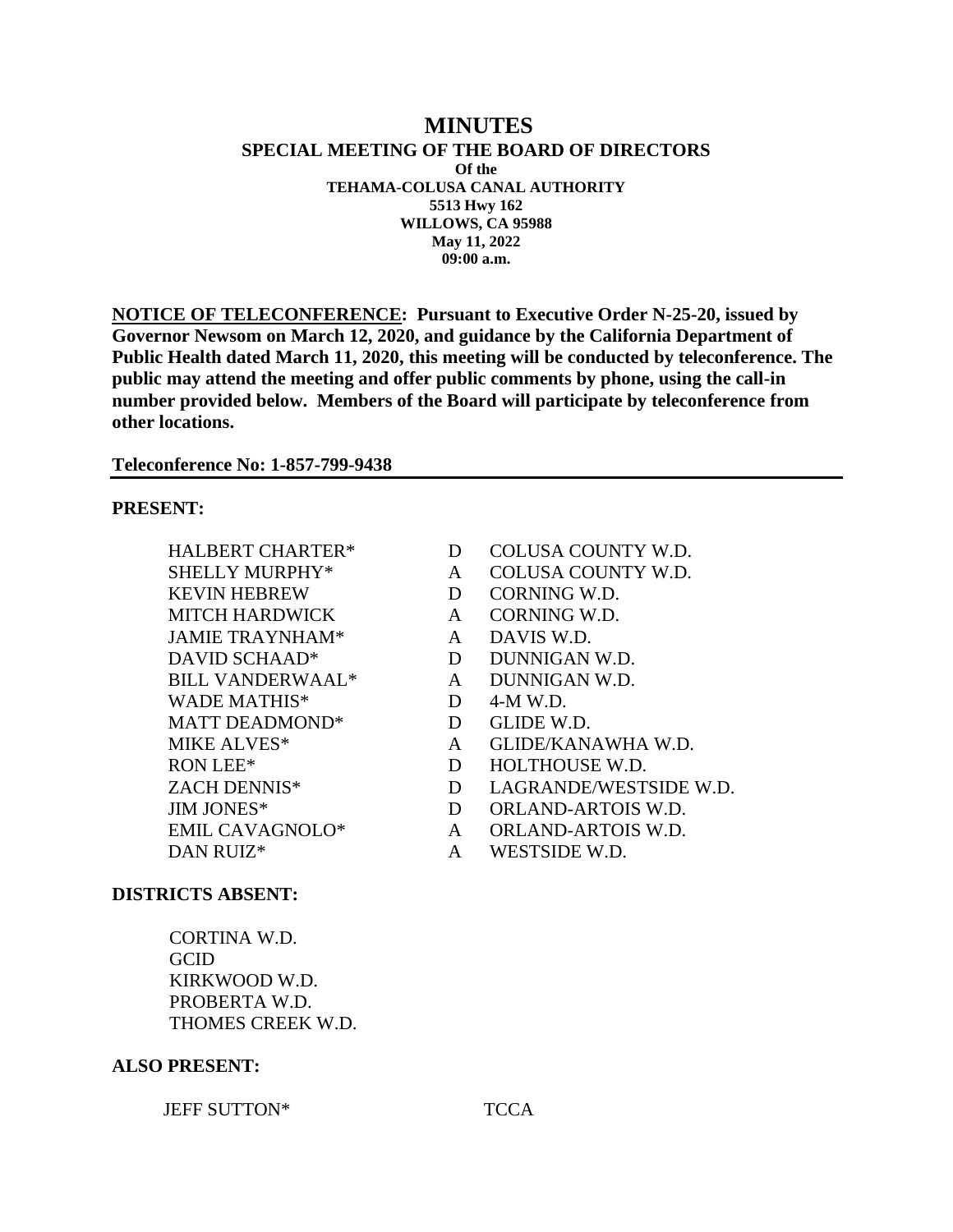"\*" indicates closed session attendance "D" indicates designated director "A" indicates designated alternate

### **CALL TO ORDER**

Chairman Zach Dennis called the meeting to order at 9:01a.m.

#### **DETERMINATION OF A QUORUM**

Roll was called and a quorum was declared present for the conduct of business with 10 Districts represented.

### **CONSIDERATION OF RESOLUTION NO. 2022-04 AUTHORIZING REMOTE TELECONFERENCE MEETINGS OF THE TEHAMA-COLUSA CANAL AUTHORITY PURSUANT TO THE BROWN ACT**

Manager Sutton discussed the recently passed legislative requirements related to the Brown Act and continuing eligibility for utilization of teleconferencing for Board Meetings.

### **M/S/C-J.JONES/ALVES-UNANIMOUS**

To approve TCCA Board of Directors Resolution No. 2022-04.

#### **APPROVAL OF AGENDA**

### **M/S/C-H,CHARTER/SCHAAD–UNANIMOUS**

To approve the May 11, 2022 Special Meeting Agenda.

### **PUBLIC COMMENT**

### **MONTHLY RE-OCCURRING ITEMS**

### **A. Board Meeting Minutes**

**M/S/C -J. JONES/ ALVES-AYES: H. CHARTER, K. HEBREW, J. TRAYNHAM, D. SCHAAD, W. MATHIS, M. DEADMOND, M. ALVES, J. JONES AND Z. DENNIS; NOES: NONE; ABSTAINED: R. LEE; ABSENT: CORTINA W.D., GCID, KIRKWOOD W.D., PROBERTA W.D. AND THOMES CREEK W.D.** 

To approve the April 06, 2022 Regular Meeting Minutes.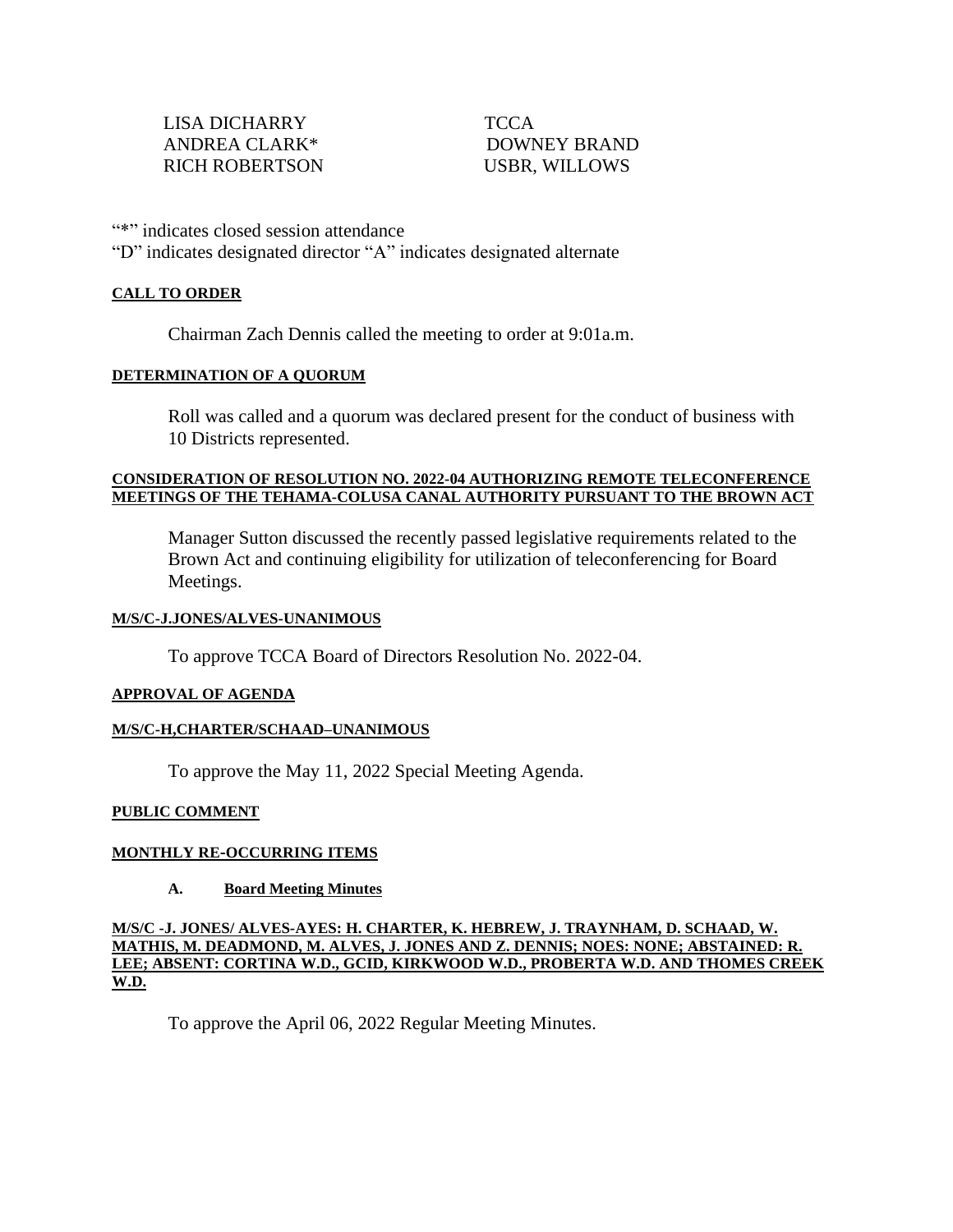## **B. Treasurer's Report**

## **M/S/C-SCHAAD/J.JONES-UNANIMOUS**

To approve the March 2022 Financial Reports as presented.

# **C. USBR Report**

Rich Robertson reported on the following: Warren Act water quality testing, new Warren Act Contracts required prior to start of the 2023 Water Year and the challenging hydrology and river operations for the CVP during the 2022 Water Year. Manager Sutton and the Board of Directors expressed appreciation to Mr. Robertson, Jake Berens, Natalie Taylor, Adam Nickels and all USBR staff for their efforts and facilitation of the in-basin water transfers for the 2022 Water Year.

# **GENERAL MANAGER'S REPORT**

# **Operations & Maintenance**

**A.** Manager Sutton reported on the following O & M activities: Challenging TCCA water operations during the 2022 Water Year; water quality, treatment and monitoring efforts; Corning Canal maintenance projects; check structure maintenance and repairs; FPIP drive repair; drain and bathtub cleaning; electrical maintenance and repair projects; painting projects; meter maintenance; GCID forebay dredging service; fence/gate repairs; surveillance camera project and safety trainings.

# **Meetings/Presentations**

**B.** Manager Sutton reported on the following: May ACWA Conference; Women in Water Event honoring Mary Wells; USBR ACWA Meeting; Solve the Water Crisis Coalition; June 2nd ACWA Region 2 Shasta Dam Tour.

# **GENERAL BUSINESS**

# **Discuss and Consider 2022 CVP Operations**

**A.** Manager Sutton reported on the CVP reservoir conditions, operational challenges associated with limited Sacramento River releases and the importance of TCCA communications and coordination during this dynamic circumstance.

# **Discuss and Consider 2022 Water Transfers**

**B.** Manager Sutton provided an overview of the TCCA water transfers, the water schedule, challenges associated with Shasta release pattern and river operations and the importance to communicate and work together throughout this water season.

# **Discuss and Consider San Luis Transmission Project**

**C.** Manager Sutton reported on discussions with USBR, SLDMWA and other CVP contractors related to costs, details, financing, responsibilities, authorities and decisions related to the San Luis Transmission Project.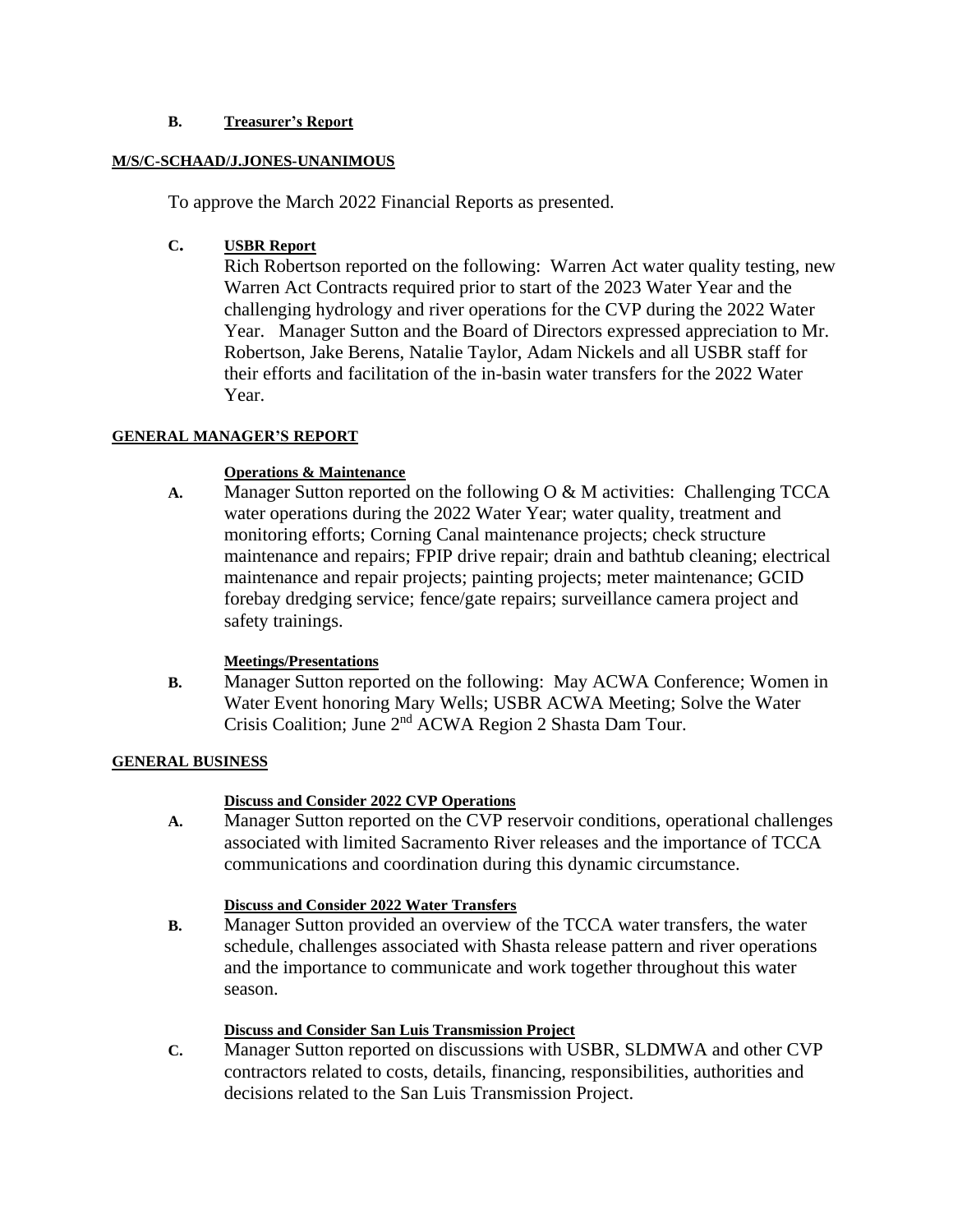### **Discuss and Consider Status of Ability to Pay Analysis Study (concludes 9/23)**

**D.** Manager Sutton led a discussion with the Board regarding the current ATP status of the TCCA districts, the current circumstances and factors to assess the desire and need for a new study as the current study period expires in September of 2023. The districts discussed getting some additional information to assist in assessing the factors and circumstances to prior to making a determination on this issue. Manager Sutton and Director Traynham committed to assist in this effort.

### **Update on WIIN Act Contract Conversion**

**E.** Attorney Clark provided a procedural update on the status of the WIIN Act litigation.

### **Sites Project Authority**

**F.** Manager Sutton and Director Traynham reported on the following Sites JPA activities: Permitting and Water Rights Efforts; Outreach efforts; status of EIS/EIR; Finance and On-Boarding update.

#### **ATTORNEY REPORT**

#### **CLOSED SESSION**

[To occur on a Confidential Conf. Call Line provided to the TCCA Board of Directors and appropriately identified staff]

### **Conference with Legal Counsel-Existing Litigation [California Government Code Section 54956.9(d)(1)] Four Cases:**

**State Water Resources Control Board Bay-Delta Water Quality Control Plan Proceeding**

A. 1**.** No report.

**PCFFA v. Ross (USDC E.D. Cal. Case No. 1:20-cv-00431-DAD-SAB) [2019 BiOps Lawsuit] 3:19-cv-07897**

2. No report.

**CNRA v. Ross (USDC E.D. Cal. No. 1:20-cv-00426-DAD-SKO) [2019 BiOps Lawsuit]** 3. No report.

#### **TCCA v. CA DWR (Superior Court of CA, County of Fresno, awaiting assignment of Case No.) [2020 CEQA Lawsuit]** 4. No report.

**Conference with Legal Counsel- Anticipated Litigation: Significant Exposure to Litigation Pursuant to Section 54956.9(d)(2): One Potential Case**

B. No report.